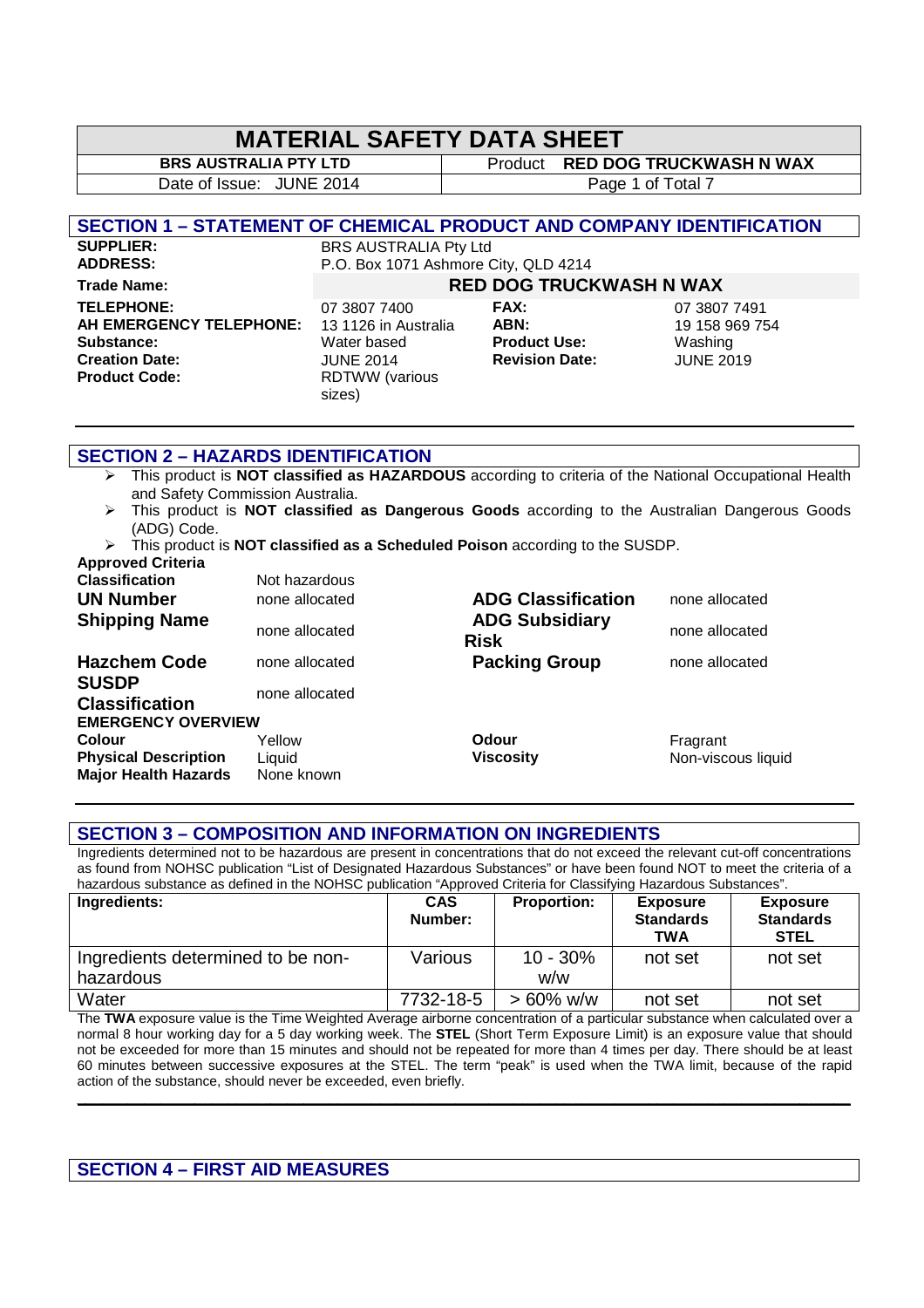| <b>MATERIAL SAFETY DATA SHEET</b>                 |                                                                                                                                                        |                                           |                                                                                                                                                                                                                                                                               |
|---------------------------------------------------|--------------------------------------------------------------------------------------------------------------------------------------------------------|-------------------------------------------|-------------------------------------------------------------------------------------------------------------------------------------------------------------------------------------------------------------------------------------------------------------------------------|
| <b>BRS AUSTRALIA PTY LTD</b>                      |                                                                                                                                                        | <b>RED DOG TRUCKWASH N WAX</b><br>Product |                                                                                                                                                                                                                                                                               |
|                                                   | Date of Issue: JUNE 2014                                                                                                                               |                                           | Page 2 of Total 7                                                                                                                                                                                                                                                             |
| <b>Scheduled Poisons</b>                          | 131126 or New Zealand 03 474 7000).                                                                                                                    |                                           | Poisons Information Centre in each Australian State capital city or in Christchurch, New<br>Zealand can provide additional assistance for scheduled poisons. (Phone Australia                                                                                                 |
| <b>First Aid Facilities</b>                       | Normal washroom facilities.                                                                                                                            |                                           |                                                                                                                                                                                                                                                                               |
| <b>Skin contact</b>                               | Seek medical advice (e.g. doctor) if irritation, burning or redness develops.                                                                          |                                           | Wash skin with plenty of water. Remove contaminated clothing and wash before re-use.                                                                                                                                                                                          |
| Eye contact                                       | Immediately irrigate with copious quantities of water for at least 20 minutes. Eyelids to be<br>held open. Seek medical advice (e.g. ophthalmologist). |                                           |                                                                                                                                                                                                                                                                               |
| Ingestion                                         |                                                                                                                                                        |                                           | Do NOT induce vomiting. Do NOT attempt to give anything by mouth to an unconscious<br>person. Rinse mouth thoroughly with water immediately. Give water to drink. If vomiting<br>occurs, give further water to achieve effective dilution. Seek medical advice (e.g. doctor). |
| <b>Inhalation</b>                                 | occur.                                                                                                                                                 |                                           | Remove victim to fresh air away from exposure. Obtain medical attention if symptoms                                                                                                                                                                                           |
| <b>Advice to Doctor</b>                           | assistance for scheduled poisons.                                                                                                                      |                                           | No specific antidote. Treat symptomatically. All treatments should be based on observed<br>signs and symptoms of distress of the patient. Poisons Information Centre in each<br>Australian State capital city or in Christchurch, New Zealand can provide additional          |
| Aggravated<br><b>Medical</b><br><b>Conditions</b> | None known.                                                                                                                                            |                                           |                                                                                                                                                                                                                                                                               |

## **SECTION 5 – FIRE FIGHTING MEASURES**

| <b>Fire and Explosion</b><br><b>Hazards</b> | Water based. Not combustible. However if involved in a fire will emit toxic<br>fumes.                                                                                                                                              |
|---------------------------------------------|------------------------------------------------------------------------------------------------------------------------------------------------------------------------------------------------------------------------------------|
| <b>Extinguishing</b><br><b>Media</b>        | Use an extinguishing media suitable for surrounding fires.                                                                                                                                                                         |
| <b>Fire Fighting</b>                        | Keep containers exposed to extreme heat cool with water spray. Fire fighters to wear<br>self-contained breathing apparatus if risk of exposure to products of combustion or<br>decomposition. Evacuate area - move upwind of fire. |
| <b>Flash Point</b>                          | None – does not support combustion.                                                                                                                                                                                                |

## **SECTION 6 – ACCIDENTAL RELEASE MEASURES**

| <b>Emergency</b><br><b>Procedures</b> | No HAZCHEM code.                                                                                                                                                                                                                                                                                                                                                                                                                                                                                                                                                                                                                                                                                                                                                                                                                                                                                                                                                                                                       |
|---------------------------------------|------------------------------------------------------------------------------------------------------------------------------------------------------------------------------------------------------------------------------------------------------------------------------------------------------------------------------------------------------------------------------------------------------------------------------------------------------------------------------------------------------------------------------------------------------------------------------------------------------------------------------------------------------------------------------------------------------------------------------------------------------------------------------------------------------------------------------------------------------------------------------------------------------------------------------------------------------------------------------------------------------------------------|
| <b>Occupational Release</b>           | Minor spills do not normally need any special clean-up measures.<br>In the event of a major spill, prevent spillage from entering drains or water courses. For<br>large spills, or tank rupture, consider initial evacuation distance of 200 metres in all<br>directions. Stop leak if safe to do so. If available, use water spray to disperse vapour.<br>Wear appropriate protective equipment as in section 8 below to prevent skin and eye<br>contamination. Spilt material may result in a slip hazard and should be absorbed into<br>dry, inert material (e.g. sand, earth or vermiculite), which then can be put into<br>appropriately labeled drums for disposal by an approved agent according to local<br>conditions. Residual deposits will remain slippery. Wash area down with excess water. If<br>contamination of sewers or waterways has occurred advise the local emergency<br>services. In the event of a large spillage notify the local environment protection authority<br>or emergency services. |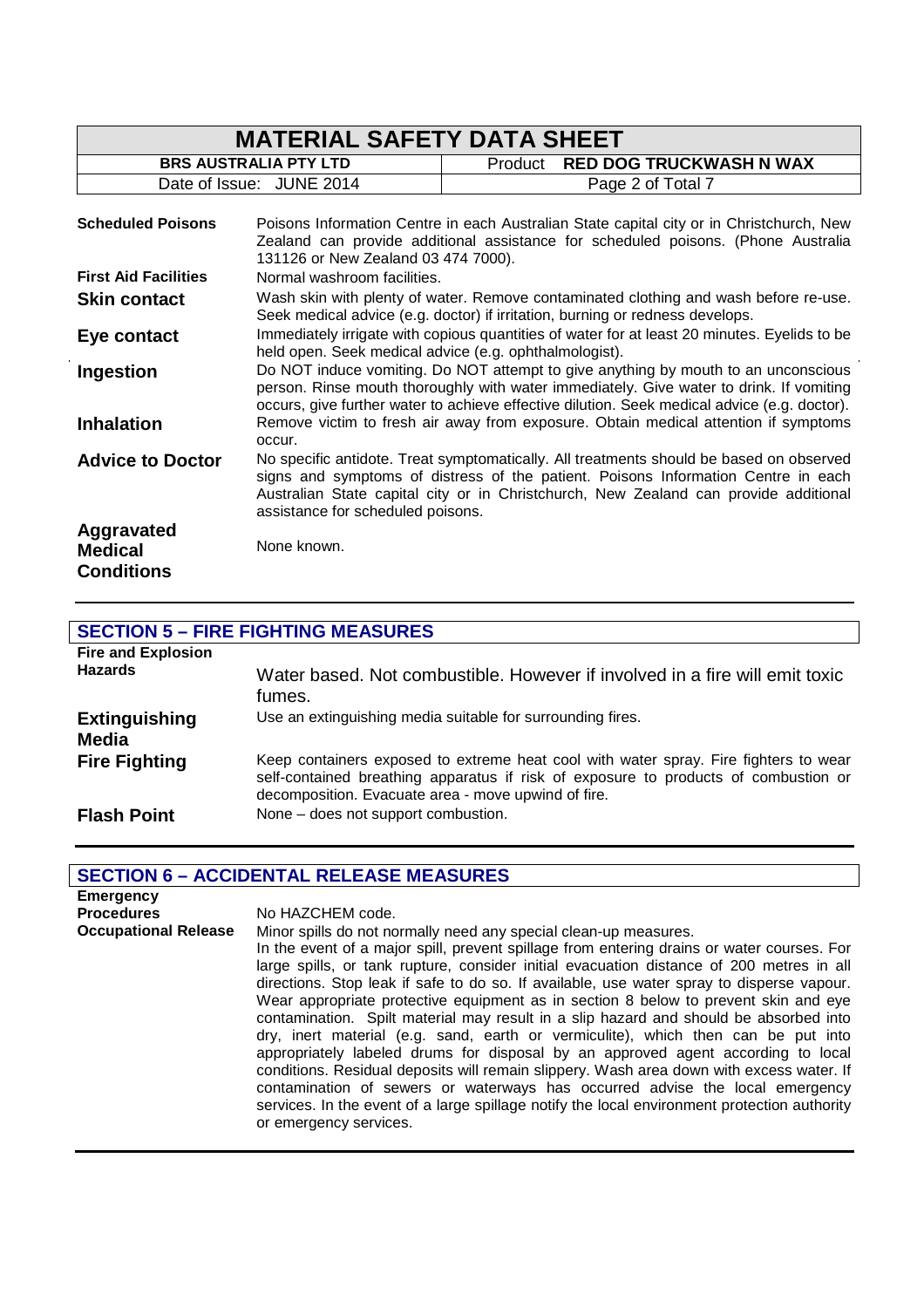| <b>MATERIAL SAFETY DATA SHEET</b>              |                                                                                                                                                                                                                                                                                                                                                                                                                                                                                             |                                                                                                                                                                                                                                                                                                                                                  |  |
|------------------------------------------------|---------------------------------------------------------------------------------------------------------------------------------------------------------------------------------------------------------------------------------------------------------------------------------------------------------------------------------------------------------------------------------------------------------------------------------------------------------------------------------------------|--------------------------------------------------------------------------------------------------------------------------------------------------------------------------------------------------------------------------------------------------------------------------------------------------------------------------------------------------|--|
|                                                | <b>BRS AUSTRALIA PTY LTD</b>                                                                                                                                                                                                                                                                                                                                                                                                                                                                | <b>RED DOG TRUCKWASH N WAX</b><br>Product                                                                                                                                                                                                                                                                                                        |  |
| Date of Issue: JUNE 2014                       |                                                                                                                                                                                                                                                                                                                                                                                                                                                                                             | Page 3 of Total 7                                                                                                                                                                                                                                                                                                                                |  |
|                                                |                                                                                                                                                                                                                                                                                                                                                                                                                                                                                             |                                                                                                                                                                                                                                                                                                                                                  |  |
|                                                | <b>SECTION 7 - HANDLING AND STORAGE</b>                                                                                                                                                                                                                                                                                                                                                                                                                                                     |                                                                                                                                                                                                                                                                                                                                                  |  |
| <b>Handling</b><br><b>Storage</b>              | Avoid contact with incompatible materials. When handling, DO NOT eat, drink or smoke.<br>Keep containers closed at all times. Avoid physical damage to containers. Always wash<br>hands with water after handling.<br>Store in a cool, dry, place with good ventilation. Avoid storing in aluminum and light alloy<br>containers. Store away from incompatible materials (Section 10). Keep containers closed<br>at all times - check regularly for leaks.                                  |                                                                                                                                                                                                                                                                                                                                                  |  |
|                                                |                                                                                                                                                                                                                                                                                                                                                                                                                                                                                             |                                                                                                                                                                                                                                                                                                                                                  |  |
|                                                |                                                                                                                                                                                                                                                                                                                                                                                                                                                                                             | <b>SECTION 8 - EXPOSURE CONTROLS AND PERSONAL PROTECTION</b>                                                                                                                                                                                                                                                                                     |  |
| <b>Exposure Limits</b>                         | Occupational Health & Safety Commission:<br>product.                                                                                                                                                                                                                                                                                                                                                                                                                                        | National Occupational Exposure Limits, as published by National<br>Time-weighted Average (TWA): None established for specific product.<br>See <b>SECTION 3</b> for Exposure Limits of individual ingredients.<br>Short Term Exposure Limit (STEL): None established for specific<br>See SECTION 3 for Exposure Limits of individual ingredients. |  |
| <b>Biological Limit Value</b>                  | None established for product.                                                                                                                                                                                                                                                                                                                                                                                                                                                               |                                                                                                                                                                                                                                                                                                                                                  |  |
| <b>Engineering</b><br><b>Controls</b>          | Ensure ventilation is adequate to maintain air concentrations below exposure standards.<br>Avoid generating mists of the product. Use only in a well-ventilated area. Ensure airflow,<br>where this product is used, is directed away from the operators.                                                                                                                                                                                                                                   |                                                                                                                                                                                                                                                                                                                                                  |  |
| <b>Personal Protective</b><br><b>Equipment</b> | This product is not classified as hazardous according to the criteria of Worksafe<br>Australia. Use good occupational work practice. The use of protective clothing and<br>equipment depends upon the degree and nature of exposure. Final choice of appropriate<br>protection will vary according to individual circumstances i.e. methods of handling or<br>engineering controls and according to risk assessments undertaken. The following<br>protective equipment should be available; |                                                                                                                                                                                                                                                                                                                                                  |  |
| <b>Eye Protection</b>                          |                                                                                                                                                                                                                                                                                                                                                                                                                                                                                             | Generally not required to handle the product as per label directions.<br>The use of safety glasses with side shield protection, goggles or face shield is<br>recommended to handle in quantity, cleaning up spills, decanting, etc. Contact lenses<br>pose a special hazard; soft lenses may absorb irritants and all lenses concentrate them.   |  |
| <b>Skin Protection</b>                         | cleaning up spills, decanting, etc.                                                                                                                                                                                                                                                                                                                                                                                                                                                         | Generally not required to handle the product as per label directions.<br>Overalls, work boots and gloves are recommended for handling the concentrated<br>product (as per AS/NZS 2161, or as recommended by supplier) to handle in quantity,                                                                                                     |  |
| <b>Protective Material</b><br><b>Types</b>     | and Nitrite.                                                                                                                                                                                                                                                                                                                                                                                                                                                                                | Material suitable for detergent contact - Butyl rubber, Natural Latex, Neoprene, PVC,                                                                                                                                                                                                                                                            |  |
| <b>Respirator</b>                              |                                                                                                                                                                                                                                                                                                                                                                                                                                                                                             | Generally not required to handle the product as per label directions.                                                                                                                                                                                                                                                                            |  |

| <b>SECTION 9 - PHYSICAL AND CHEMICAL PROPERTIES</b> |                             |                         |                    |
|-----------------------------------------------------|-----------------------------|-------------------------|--------------------|
| <b>Physical State</b>                               | liauid                      | <b>Colour</b>           | <b>Blue</b>        |
| Odour                                               | fragrant odour              | <b>Specific Gravity</b> | 1.0 $@$ 25 °C      |
| <b>Boiling Point</b>                                | Approximately 100 °C        | <b>Freezing Point</b>   | Approximately 0 °C |
| <b>Vapour Pressure</b>                              | Not available               | <b>Vapour Density</b>   | Not available      |
| <b>Flash Point</b>                                  | Not flammable               | <b>Flammable Limits</b> | None               |
| <b>Water Solubility</b>                             | Miscible in all proportions | pH                      | $6.5 - 7.5$ neat   |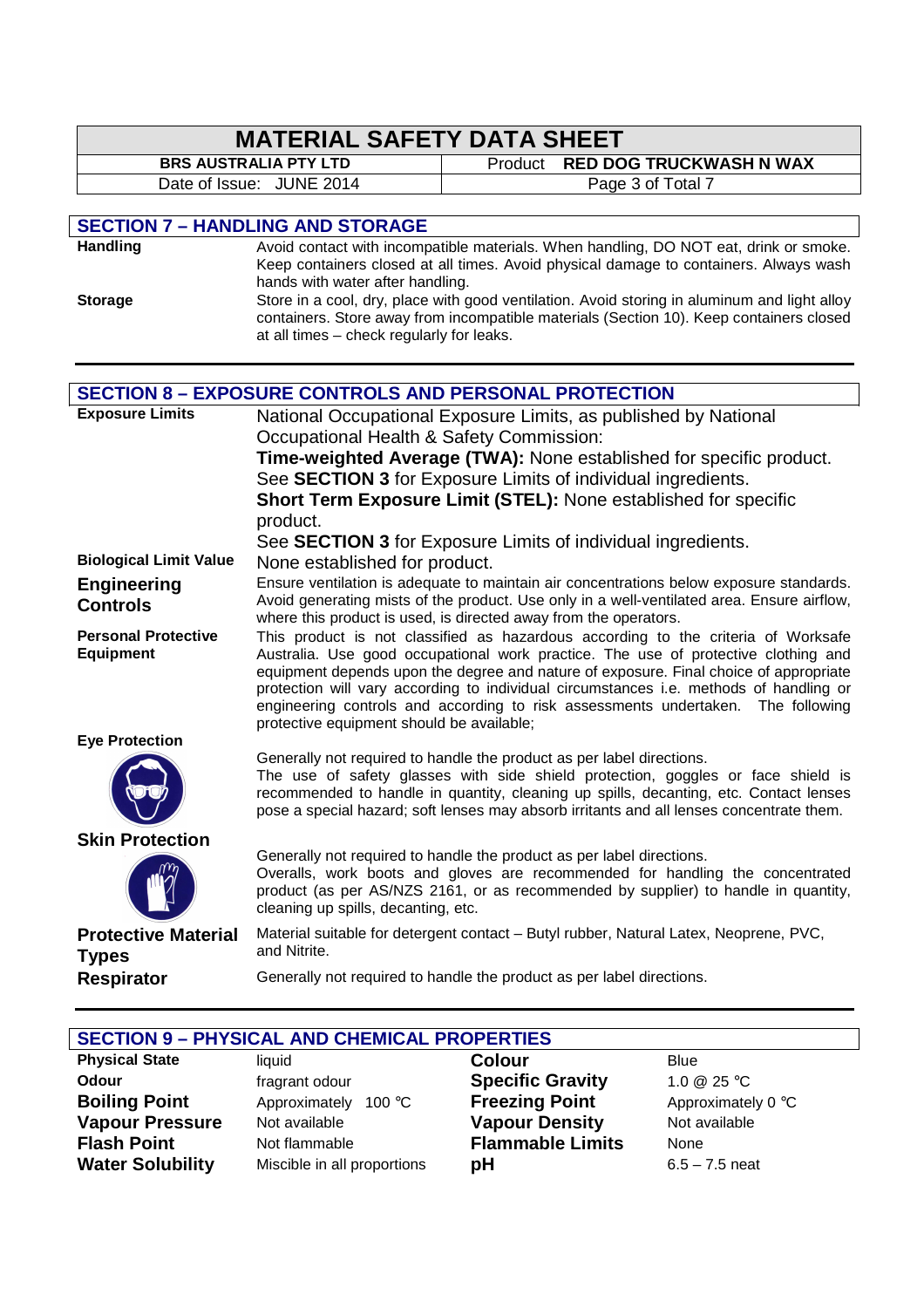# **MATERIAL SAFETY DATA SHEET**<br>BRS AUSTRALIA PTY LTD | Product RED DO

Date of Issue: JUNE 2014

**Broduct RED DOG TRUCKWASH N WAX**<br>Page 4 of Total 7

#### **Volatile Organic Compounds (VOC)**

 $\lceil$ 

# 0 % v/v

#### **Coefficient of Water/Oil Distribution** Not available **Viscosity Not available Odour Threshold** Not available **Evaporation Rate** Not available **Per Cent Volatile** Ca 90 % v/v

| <b>SECTION 10 - STABILITY AND REACTIVITY</b> |                                                                                  |  |
|----------------------------------------------|----------------------------------------------------------------------------------|--|
| <b>Chemical Stability</b>                    | Stable at normal temperatures and pressure.                                      |  |
| <b>Conditions to</b>                         | May corrode mild steel, copper, aluminium and zinc fittings.                     |  |
| Avoid                                        |                                                                                  |  |
| Incompatible                                 | Strong oxidizing agents.                                                         |  |
| <b>Materials</b>                             |                                                                                  |  |
| <b>Hazardous</b>                             | Product can decompose on combustion to form Carbon Monoxide, Carbon Dioxide, and |  |
| <b>Decomposition</b>                         | other possibly toxic gases and vapors.                                           |  |
| <b>Hazardous</b>                             | None known.                                                                      |  |
| <b>Reactions</b>                             |                                                                                  |  |

#### **SECTION 11 – TOXICOLOGICAL INFORMATION**

| <b>PRODUCT MIXTURE INFORMATION</b>               |                                                                                                                                                                                                    |
|--------------------------------------------------|----------------------------------------------------------------------------------------------------------------------------------------------------------------------------------------------------|
| <b>Local Effects</b>                             | Mild irritant: eye, skin, inhalation and ingestion.                                                                                                                                                |
| <b>Target Organs</b><br>POTENTIAL HEALTH EFFECTS | Eyes, mucous membranes, skin, lungs.                                                                                                                                                               |
| Ingestion                                        |                                                                                                                                                                                                    |
| short term<br>exposure                           | Swallowing large amounts of this product can cause stomach irritation,<br>nausea and diarrhoea.                                                                                                    |
| long term exposure                               | No information available.                                                                                                                                                                          |
| <b>Skin contact</b>                              |                                                                                                                                                                                                    |
| short term<br>exposure                           | Concentrated product may cause skin irritation. Prolonged contact with<br>concentrated solutions may be irritating. Properly diluted wash solutions<br>not expected to be irritating.              |
| long term exposure                               | Prolonged and repeated skin contact with solutions may induce<br>eczematoid dermatitis in certain individuals.                                                                                     |
| Eye contact                                      |                                                                                                                                                                                                    |
| short term<br>exposure                           | This product may cause eye irritation, watering, redness.                                                                                                                                          |
| long term exposure                               | No information available.                                                                                                                                                                          |
| <b>Inhalation</b>                                |                                                                                                                                                                                                    |
| short term<br>exposure                           | No vapour or mist generally associated with liquid form of the product -<br>water based. Exposure to intentionally generated mists of this product<br>may cause slight nose and throat irritation. |
| long term exposure                               | No information available.                                                                                                                                                                          |
| <b>Carcinogen Status</b>                         |                                                                                                                                                                                                    |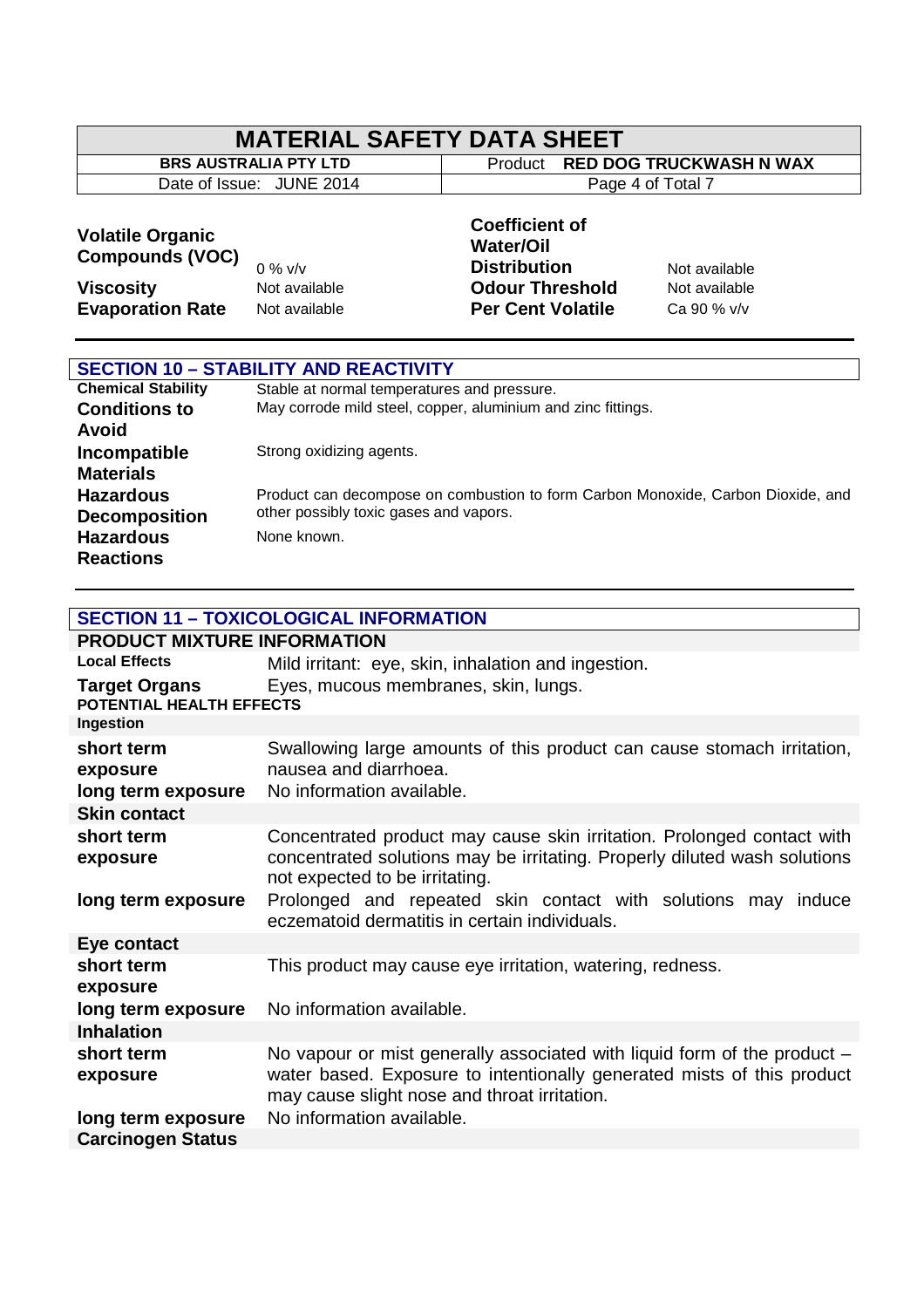## **MATERIAL SAFETY DATA SHEET**<br>BRS AUSTRALIA PTY LTD Forduct RED DO

**Broduct RED DOG TRUCKWASH N WAX** Date of Issue: JUNE 2014 Page 5 of Total 7

|                                                 | No significant ingredient is classified as carcinogenic by NOHSC.                       |
|-------------------------------------------------|-----------------------------------------------------------------------------------------|
| <b>NOHSC</b>                                    |                                                                                         |
| <b>NTP</b>                                      | No significant ingredient is classified as carcinogenic by NTP.                         |
| <b>IARC</b>                                     | No significant ingredient is classified as carcinogenic by IARC.                        |
| <b>Medical conditions</b>                       |                                                                                         |
| aggravated by                                   | No information available.                                                               |
| exposure                                        |                                                                                         |
| <b>CLASSIFICATION OF INDIVIDUAL INGREDIENTS</b> |                                                                                         |
|                                                 | NOTE: This information relates to each individual ingredient, when evaluated as pure    |
|                                                 | undiluted chemical. See SECTION 3 for actual proportions of ingredients present in this |
| product.                                        |                                                                                         |
| <b>Ingredients</b>                              | R-Phrases.                                                                              |
| 100% Non-hazardous ingredients                  | None                                                                                    |

#### **SECTION 12 – ECOLOGICAL INFORMATION**

| <b>Fish toxicity</b>          | None available for specific product.                                 |
|-------------------------------|----------------------------------------------------------------------|
| <b>Algae toxicity</b>         | None available for specific product.                                 |
| <b>Invertebrates toxicity</b> | None available for specific product.                                 |
| <b>Toxicity to Bacteria</b>   | None available for specific product.                                 |
| <b>OECD Biological</b>        |                                                                      |
| degradation                   | Individual components stated to be biodegradable.                    |
| General                       | Product miscible in all proportions with water. AS WITH ANY CHEMICAL |
|                               | PRODUCT, DO NOT DISCHARGE BULK QUANTITIES INTO DRAINS,               |
|                               | WATERWAYS, SEWER OR ENVIRONMENT. Inform local authorities if         |
|                               | this occurs.                                                         |

#### **SECTION 13 – DISPOSAL CONSIDERATIONS**

**Disposal** To dispose of quantities of undiluted product, refer to State Land Waste Management Authority. Transfer product residues to a labelled, sealed container for disposal or recovery. Waste disposal must be by an accredited contractor. As with any chemical, do not put down the drain in quantity. The small quantities contained in wash solutions (when used as directed) can generally be handled by conventional sewage systems, septics, and grey water systems. For larger scale use, eg. Commercial laundry operations, a recycled water system is often recommended, or Trade Waste License obtained for disposal to sewer.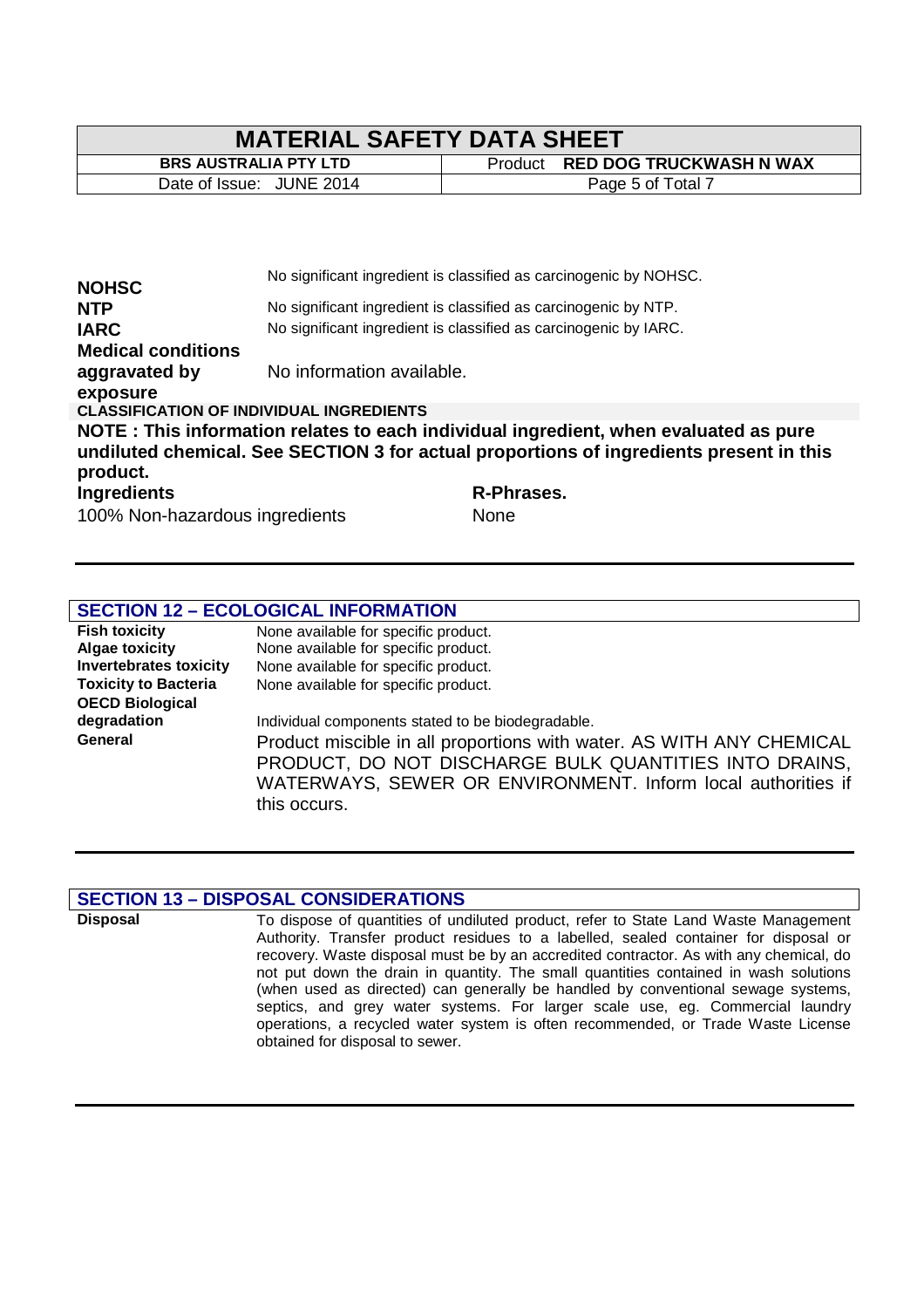# **MATERIAL SAFETY DATA SHEET**<br>BRS AUSTRALIA PTY LTD

**Broduct RED DOG TRUCKWASH N WAX** 

Date of Issue: JUNE 2014 and Taylor Page 6 of Total 7

#### **SECTION 14 – TRANSPORT INFORMATION**

#### **Transport Information Road & Rail Transport**

Not classified as a Dangerous Good according to the Australian Code for the Transport of Dangerous Goods by Road or Rail.

#### **Marine Transport**

Not classified as a Dangerous Good by the criteria of the International Maritime Dangerous Goods Code (IMDG Code) for transport by sea.

#### **Air Transport**

Not classified as a Dangerous Good by the criteria of the International Air Transport Association (IATA) Dangerous Goods Regulation for transport by Air.

#### **SECTION 15 – REGULATORY INFORMATION**

**Labeling Details HAZARD** Not hazardous<br>**RISK PHRASES** None allocated **RISK PHRASES** None allocated<br> **SAFETY PHRASES** None allocated **SAFETY PHRASES**<br>SUSDP **SUSDP** None allocated<br> **ADG Code None allocated** 

**ADG Code** none allocated **AICS** All ingredients present on AICS.

#### **SECTION 16 – OTHER INFORMATION**

| <b>Acronyms</b><br><b>SUSDP</b><br><b>ADG Code</b> | Standard for the Uniform Scheduling of Drugs and Poisons.<br>Australian Code for the Transport of Dangerous Goods by Road and Rail.                                                                                                                                                                                                                                                                                                                                                                                                                                       |                                        |                       |
|----------------------------------------------------|---------------------------------------------------------------------------------------------------------------------------------------------------------------------------------------------------------------------------------------------------------------------------------------------------------------------------------------------------------------------------------------------------------------------------------------------------------------------------------------------------------------------------------------------------------------------------|----------------------------------------|-----------------------|
| <b>CAS Number</b>                                  | Chemical Abstracts Service Registry Number.                                                                                                                                                                                                                                                                                                                                                                                                                                                                                                                               |                                        |                       |
| <b>UN Number</b>                                   | United Nations Number.                                                                                                                                                                                                                                                                                                                                                                                                                                                                                                                                                    |                                        |                       |
| <b>R-Phrases</b>                                   | Risk Phrases.                                                                                                                                                                                                                                                                                                                                                                                                                                                                                                                                                             |                                        |                       |
| <b>HAZCHEM</b>                                     | An emergency action code of numbers and letters which gives information to emergency services.                                                                                                                                                                                                                                                                                                                                                                                                                                                                            |                                        |                       |
| <b>NOHSC</b>                                       | National Occupational Health and Safety Commission.                                                                                                                                                                                                                                                                                                                                                                                                                                                                                                                       |                                        |                       |
| <b>NTP</b>                                         | National Toxicology Program (USA).                                                                                                                                                                                                                                                                                                                                                                                                                                                                                                                                        |                                        |                       |
| <b>IARC</b>                                        | International Agency for Research on Cancer.                                                                                                                                                                                                                                                                                                                                                                                                                                                                                                                              |                                        |                       |
| <b>AICS</b>                                        | Australian Inventory of Chemical Substances.                                                                                                                                                                                                                                                                                                                                                                                                                                                                                                                              |                                        |                       |
| <b>TWA</b>                                         | Time Weighted Average                                                                                                                                                                                                                                                                                                                                                                                                                                                                                                                                                     |                                        |                       |
| <b>STEL</b>                                        | Short Term Exposure Limit                                                                                                                                                                                                                                                                                                                                                                                                                                                                                                                                                 |                                        |                       |
| <b>Literature References</b>                       | List of Designated Hazardous Substances [NOHSC:10005(1999)]<br>Australian Code For The Transport Of Dangerous Goods By Road And Rail - Sixth Edition.<br>Standard for the Uniform Scheduling of Drugs and Poisons.<br>National Code of Practice for the Preparation of Material Safety Data Sheets 2nd Edition<br>[NOHSC:2011(2003)]<br>Approved Criteria for Classifying Hazardous Substances [NOHSC:1008(1999)]<br>Material Safety Data Sheets - individual raw materials - Suppliers.<br>HSIS - Hazardous Substance Information System - National Work safe Data Base. |                                        |                       |
| <b>Revision</b><br><b>Information</b>              | New Issue to standard: 2nd Edition [NOHSC:2011(2003)].                                                                                                                                                                                                                                                                                                                                                                                                                                                                                                                    |                                        |                       |
| <b>Note</b>                                        | Safety Data Sheets are updated frequently. Please ensure that you have a current copy.                                                                                                                                                                                                                                                                                                                                                                                                                                                                                    |                                        |                       |
| <b>Contact Point</b>                               | Regulatory Affairs Manager.                                                                                                                                                                                                                                                                                                                                                                                                                                                                                                                                               | <b>Telephone</b>                       | 07 3807 7400          |
| <b>Issue Date</b>                                  | <b>JUNE 2014</b>                                                                                                                                                                                                                                                                                                                                                                                                                                                                                                                                                          | <b>Supersedes Issue</b><br><b>Date</b> | 1 <sup>st</sup> Issue |